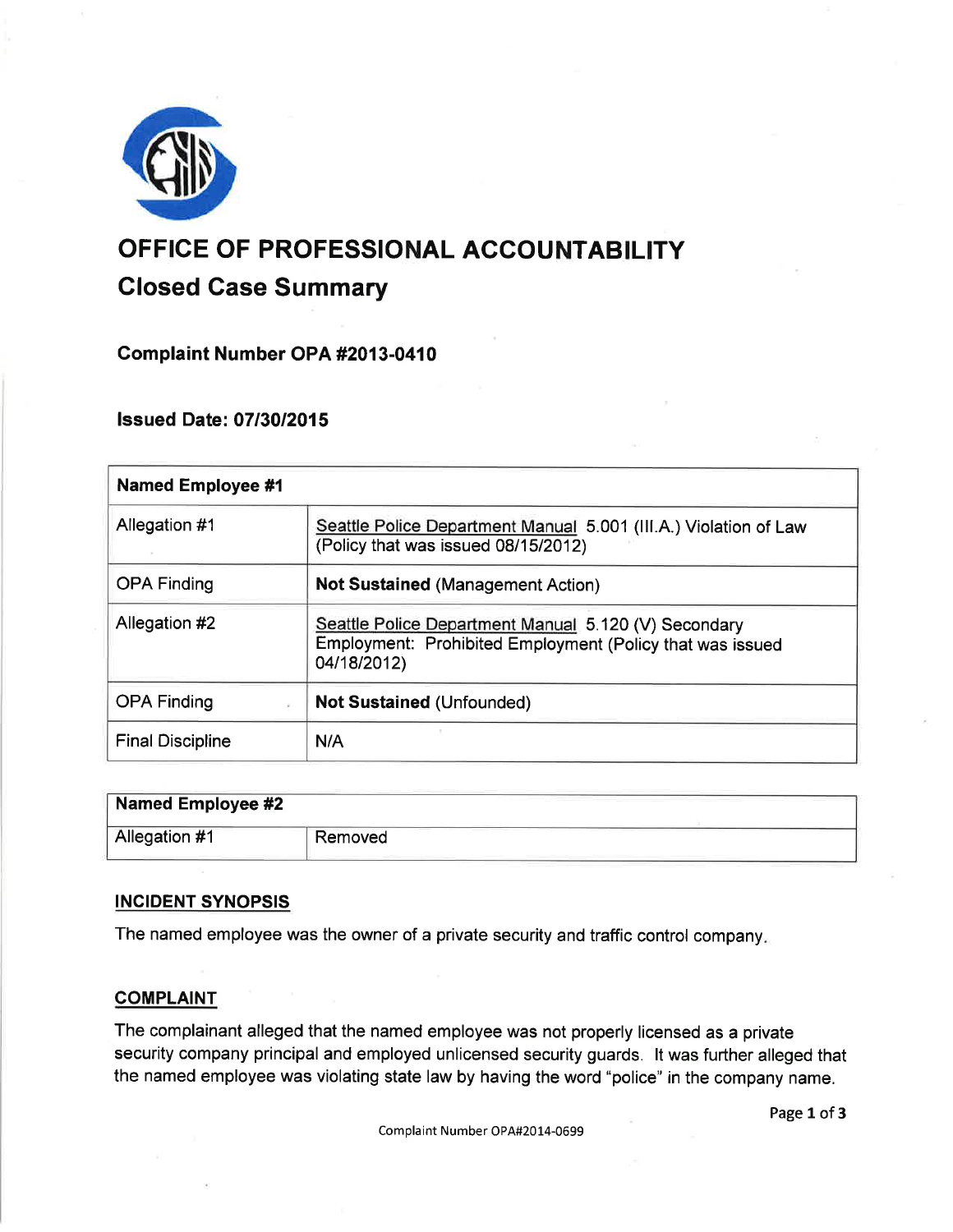## INVESTIGATION

The OPA investigation included the following actions

- 1. Review of the complaint email
- 2. lnterview of the complainant
- 3. Review of the Department of Licensing lnvestigation
- 4. Search for and review of all relevant records and other evidence
- 5. lnterview of SPD employees

### ANALYSIS AND GONCLUSION

After a lengthy investigation and legal negotiations between the named employee and the Department of Licensing, the allegations were withdrawn. While the OPA investigation that followed did not gather facts that would support a sustained finding, OPA does make a finding of Not Sustained (Management Action).

### Manaqement Action Recommendation:

The Seattle Police Department (SPD) has, for many years, realized that its policies, procedures, recordkeeping and management of the off duty employment (known within SPD as "secondary employment") of its officers by private employers are in dire need of reform. This problem has been mentioned by OPA Auditors going as far back as 2004 and as recently as 2014. The current state of affairs opens SPD and its officers to a host of ethical, legal and financial dilemmas. The Department's record with respect to its management of secondary employment demonstrates the need for a complete, top-to-bottom reform of the Department's system for authorizing and regulating the off duty, law enforcement related employment of its officers.

It is recommended that SPD complete a total reform of its secondary employment system without delay, to include:

- a Clear policies, regulations and procedures regarding employment of SPD officers (including police officers, retired police officers, parking enforcement officers, reserve police otficers, and persons holding a SPD special commission)
- **Real-time tracking of time worked, both on and off duty (including overtime), by SPD officers** to ensure that officers are getting the needed rest and recovery they need in between shifts, both on and off duty
- **A system of contracting by outside employers and scheduling of SPD officers to fulfill those** contracts that is fair, transparent, accessible to all officers who are qualified and wish to work off duty, and avoids favoritism and the potential for actual or perceived conflicts of interests.
- Robust supervision and oversight by SPD of officers working off duty to ensure that the Department's standards and system of accountability remain consistent whether the officer is being paid by the City or by a private ernployer to perform law enforcement related work.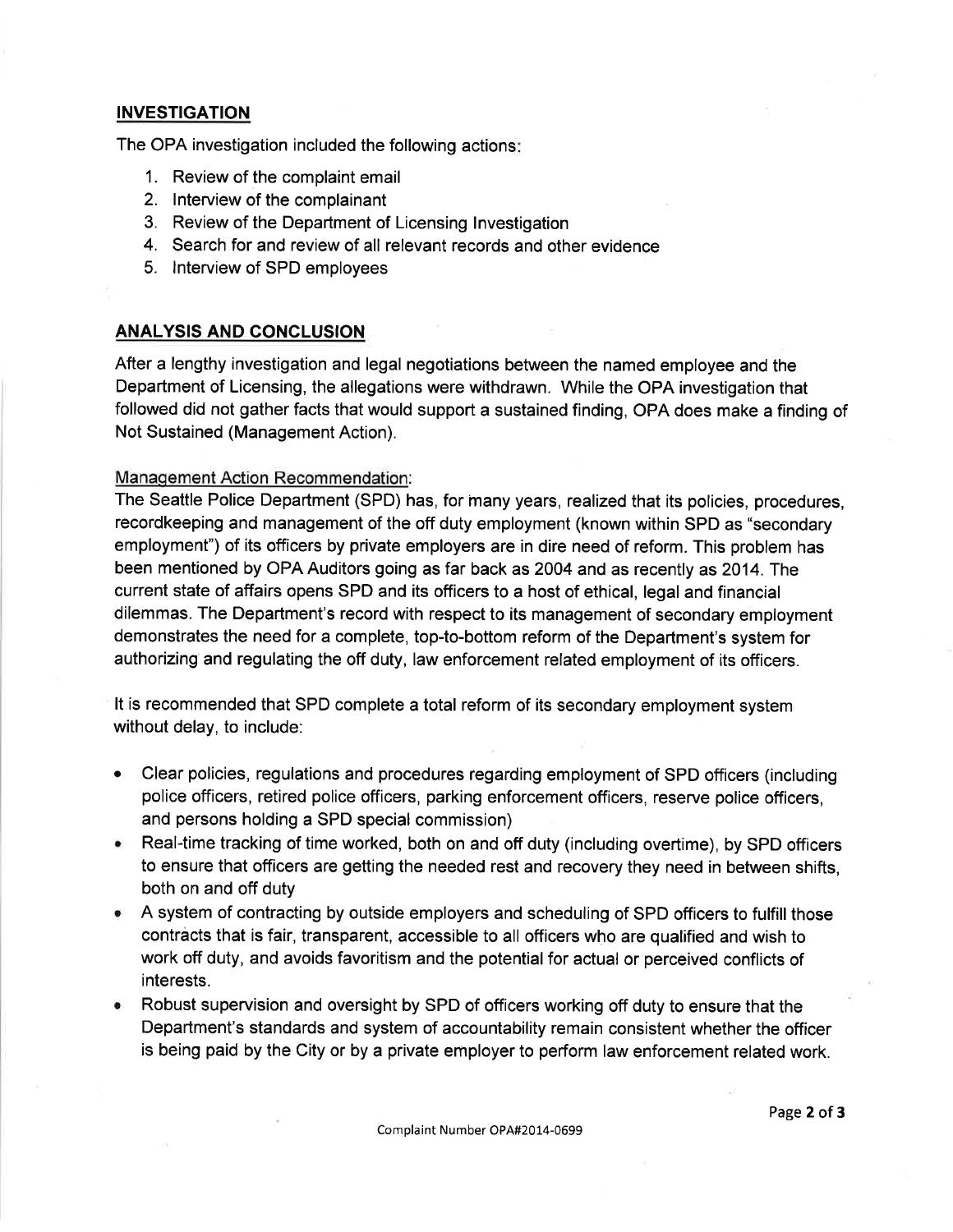Compensation for both officers and the City adequate to ensure recognition of the costs associated with training, equipping and supervising officers working for a private employer but wearing a SPD uniform and equipment.

#### **FINDINGS**

#### Named Employee #l

#### Allegation #1

The evidence supports that the Department's policies on secondary employment should be reformed rather than any specific action taken against the named employee. Therefore a finding of Not Sustained (Management Action) was issued for Violation of Law.

#### Allegation #2

The evidence showed that the off duty secondary employment worked by the named employee was not specifically listed in SPD Police as prohibited employment. Therefore a finding of Not Sustained (Unfounded) was issued for Secondary Employment: Prohibited Employment.

The OPA Director's letter of Management Action recommendation to the Chief of Police is attached to this report.

NOTE: The Seattle Police Department Manual policies cited for the allegation(s) made for this OPA lnvestigation are policies that were in effect during the time of the incident. The issued date of the policy is listed.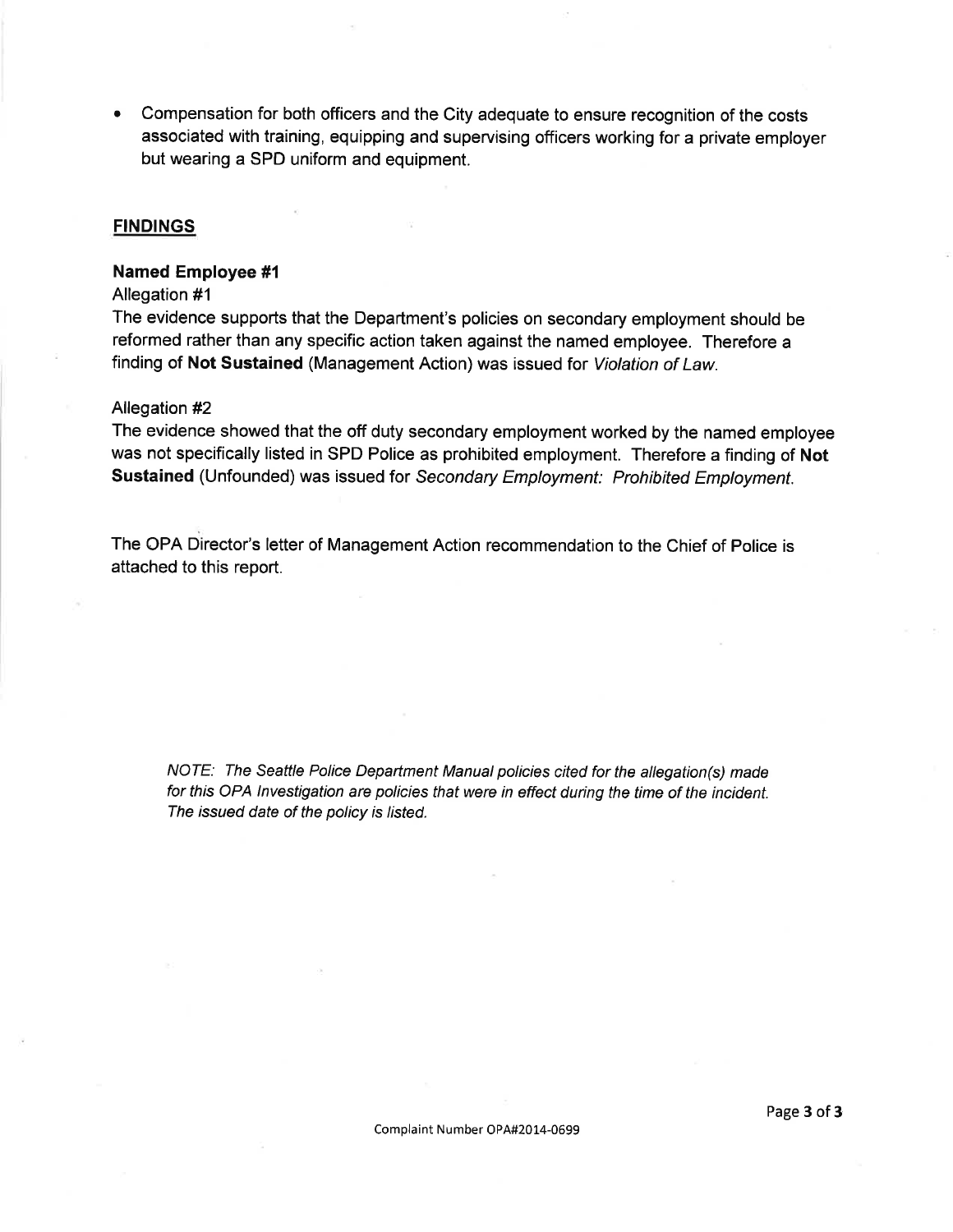

Iuly 17,2015

Chief Kathleen M. O'Toole Seattle Police Department PO Box 34986 Seattle, WA98l24-4986

# RE: MANAGEMENT ACTION RECOMMENDATION (OpA 2013-0410)

Dear Chief O'Toole:

The Office of Professional Accountability (OPA) recently completed its investigation into allegations that <sup>a</sup> Seattle Police Department (SPD) officer was the owner of a private security and traffic control company that was not properly licensed and employing unlicensed security guards.

The Washington State Department of Licensing (DOL) notified OPA that they were conducting an investigation into this complaint. DOL also alleged that by having the word "police" in the company name that the named employee was violating an RCW. Both allegations would constitute gross misdemeanors.

After a lengthy investigation and legal negotiations between DOL and the named officer, the allegations were withdrawn. While the OPA investigation did not gather facts that would support a sustained finding, OPA does make a finding of Not Sustained (Management Action).

Recommendation: The Seattle Police Department (SPD) has, for many years, realized that its policies, procedures, recordkeeping and management of the off duty employment (known within SPD as "secondary employment") of its officers by private employers are in dire need of reform. This problem has been mentioned by OPA Auditors going as far back as 2004 and as recently as 2014. The current state of affairs opens SPD and its officers to a host of ethical, legal and fînancial dilemmas. The Department's record with respect to its management of secondary employment demonstrates the need for a complete, top-to-bottom reform of the Department's system for authorizing and regulating the off duty, law enforcement related employment of its officers.

I recommend that the SPD complete a total reform of its secondary employment system without delay, to include:

- . Clear policies, regulations and procedures regarding employment of SPD officers (including police ' officers, retired police offtcers, parking enforcement officers, reserve police officers, and perions holding a SPD special commission)
- . Real-time tracking of time worked, both on and off duty (including overtime), by SPD officers to ensure that officers are getting the needed rest and recovery they need in between shifts, both on and off duty
- A system of contracting by outside employers and scheduling of SPD officers to fulfill those contracts that is fair, transparent, accessible to all officers who are qualified and wish to work off duty, and avoids favoritism and the potential for actual or perceived conflicts of interests.